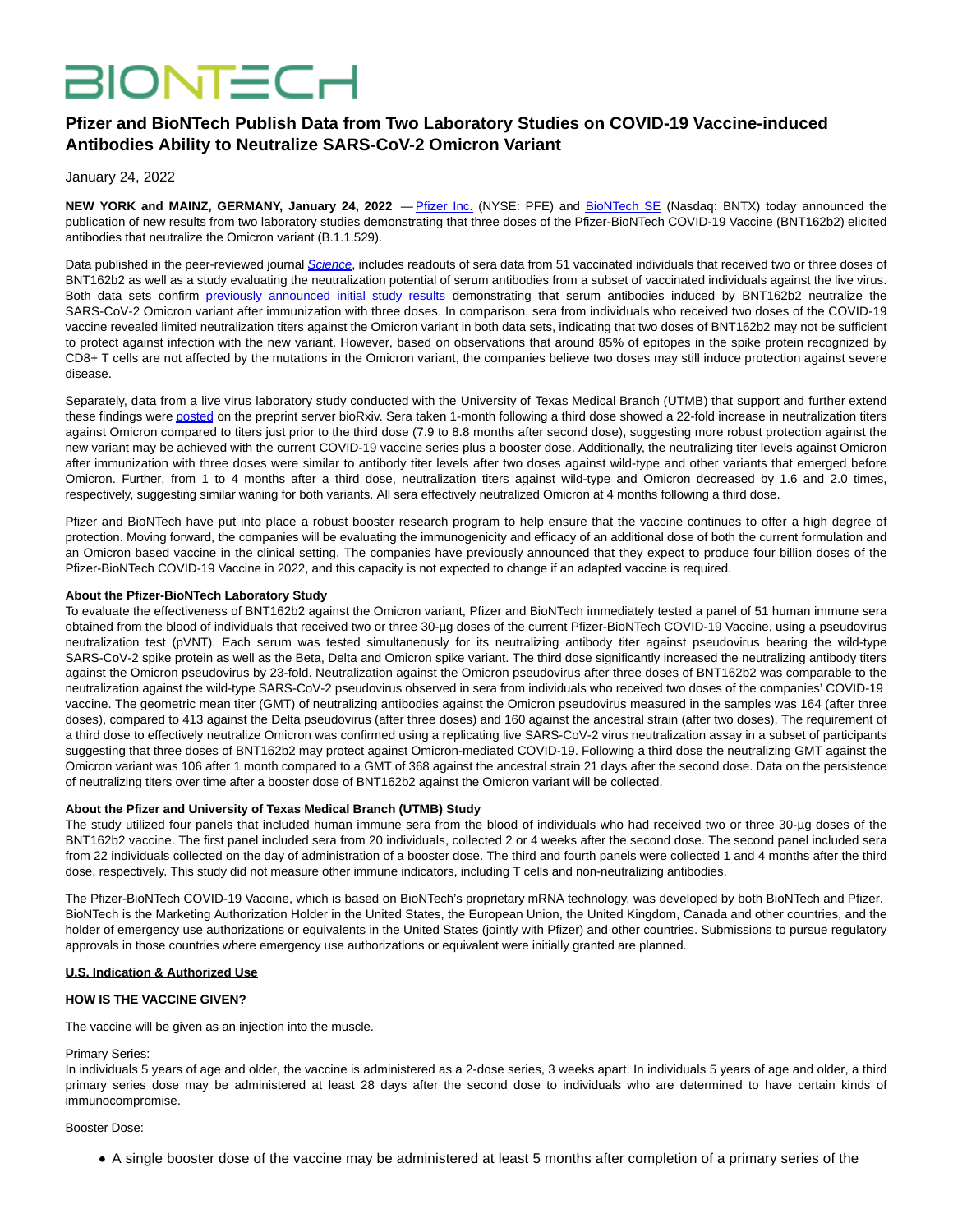Pfizer-BioNTech COVID-19 Vaccine or COMIRNATY® (COVID-19 Vaccine, mRNA) to individuals 12 years of age and older

A single booster dose of the vaccine may be administered to individuals 18 years of age and older who have completed primary vaccination with a different authorized COVID-19 vaccine. Individuals should check with their healthcare provider regarding timing of the booster dose

# **WHAT IS THE INDICATION AND AUTHORIZED USE?**

The Pfizer-BioNTech COVID-19 Vaccine has received EUA from FDA to provide:

- a 2-dose primary series to individuals 5 years of age and older
- a third primary series dose to individuals 5 years of age and older who have been determined to have certain kinds of immunocompromise
- a single booster dose to individuals 12 years of age and older who have completed a primary series with Pfizer-BioNTech COVID-19 Vaccine or COMIRNATY® (COVID-19 Vaccine, mRNA)
- a single booster dose to individuals 18 years of age and older who have completed primary vaccination with a different authorized COVID-19 vaccine. The booster schedule is based on the labeling information of the vaccine used for the primary series

COMIRNATY® (COVID-19 Vaccine, mRNA) is an FDA-approved COVID-19 vaccine made by Pfizer for BioNTech.

- It is approved as a 2-dose series for prevention of COVID-19 in individuals 16 years of age and older
- $\bullet$  It is also authorized under EUA to provide:
	- a 2-dose primary series to individuals 12 through 15 years of age
	- a third primary series dose to individuals 12 years of age and older who have been determined to have certain kinds of immunocompromise
	- a single booster dose to individuals 12 years of age and older who have completed a primary series with Pfizer-BioNTech COVID-19 Vaccine or COMIRNATY® (COVID-19 Vaccine, mRNA)
	- a single booster dose to individuals 18 years of age and older who have completed primary vaccination with a different authorized COVID-19 vaccine. The booster schedule is based on the labeling information of the vaccine used for the primary series

## **EUA Statement**

Emergency uses of the vaccine have not been approved or licensed by FDA, but have been authorized by FDA, under an Emergency Use Authorization (EUA) to prevent Coronavirus Disease 2019 (COVID-19) in individuals 5 years of age and older. The emergency uses are only authorized for the duration of the declaration that circumstances exist justifying the authorization of emergency use of the medical product under Section 564(b)(1) of the FD&C Act unless the declaration is terminated or authorization revoked sooner. Please see EUA Fact Sheets at [www.cvdvaccine-us.com.](https://www.globenewswire.com/Tracker?data=Rn4wE6mxikZLh5wN5wh5l9LaFMiQVVIhaUt3NEmdVW9Fz6ZGwst-jffW1BX8XQvoDtwQ0XPzPIf4pOzJk-D7az-GcmVz9JgoLWJj1Wkh4m4=)

#### **IMPORTANT SAFETY INFORMATION**

Individuals should **not** get the vaccine if they:

- had a severe allergic reaction after a previous dose of this vaccine
- had a severe allergic reaction to any ingredient of this vaccine

Individuals should tell the vaccination provider about all of their medical conditions, including if they:

- have any allergies
- have had myocarditis (inflammation of the heart muscle) or pericarditis (inflammation of the lining outside the heart)
- have a fever
- have a bleeding disorder or are on a blood thinner
- are immunocompromised or are on a medicine that affects the immune system
- are pregnant, plan to become pregnant, or are breastfeeding
- have received another COVID-19 vaccine
- have ever fainted in association with an injection

The vaccine may not protect everyone.

Side effects reported with the vaccine include:

- There is a remote chance that the vaccine could cause a severe allergic reaction
	- A severe allergic reaction would usually occur within a few minutes to 1 hour after getting a dose of the vaccine. For this reason, vaccination providers may ask individuals to stay at the place where they received the vaccine for monitoring after vaccination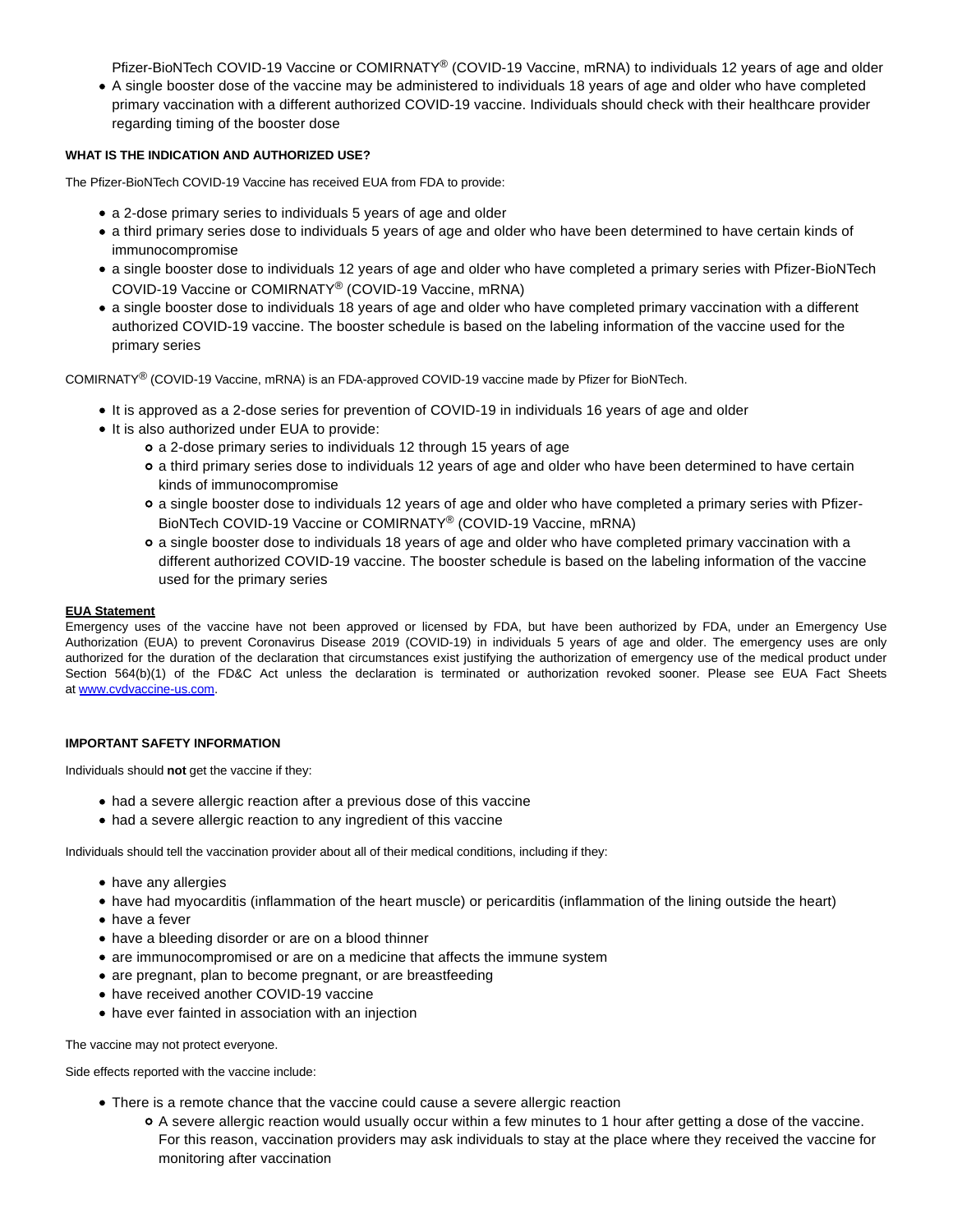- o Signs of a severe allergic reaction can include difficulty breathing, swelling of the face and throat, a fast heartbeat, a bad rash all over the body, dizziness, and weakness
- If an individual experiences a severe allergic reaction, they should call 9-1-1 or go to the nearest hospital
- Myocarditis (inflammation of the heart muscle) and pericarditis (inflammation of the lining outside the heart) have occurred in some people who have received the vaccine, more commonly in males under 40 years of age than among females and older males. In most of these people, symptoms began within a few days following receipt of the second dose of the vaccine. The chance of having this occur is very low. Individuals should seek medical attention right away if they have any of the following symptoms after receiving the vaccine:
	- o chest pain
	- **o** shortness of breath
	- **o** feelings of having a fast-beating, fluttering, or pounding heart
- Additional side effects that have been reported with the vaccine include:
	- severe allergic reactions; non-severe allergic reactions such as rash, itching, hives, or swelling of the face; myocarditis (inflammation of the heart muscle); pericarditis (inflammation of the lining outside the heart); injection site pain; tiredness; headache; muscle pain; chills; joint pain; fever; injection site swelling; injection site redness; nausea; feeling unwell; swollen lymph nodes (lymphadenopathy); decreased appetite; diarrhea; vomiting; arm pain; fainting in association with injection of the vaccine
- These may not be all the possible side effects of the vaccine. Serious and unexpected side effects may occur. The possible side effects of the vaccine are still being studied in clinical trials. Call the vaccination provider or healthcare provider about bothersome side effects or side effects that do not go away

Data on administration of this vaccine at the same time as other vaccines have not yet been submitted to FDA. Individuals considering receiving this vaccine with other vaccines, should discuss their options with their healthcare provider.

Patients should always ask their healthcare providers for medical advice about adverse events. Individuals are encouraged to report negative side effects of vaccines to the US Food and Drug Administration (FDA) and the Centers for Disease Control and Prevention (CDC). Visit [https](https://www.globenewswire.com/Tracker?data=vcEw9Hq2jO3gs3cCfn3-jCTvYh62HV2SjO-sJT3KJxAxNjGb9n2JrBGicgQQQswlTwEDJwz6fiRF0wKorjR1TA==)://www.vaers.hhs.gov or call 1-800-822-7967. In addition, side effects can be reported to Pfizer Inc. at www.pfizersafetyreporting.com or by calling 1-800-438-1985.

Click for

Fact Sheets and Prescribing Information for individuals 12 years of age and older [Full Prescribing Information \(16 years of age and older\) DILUTE BEFORE USE, Purple Cap](https://www.globenewswire.com/Tracker?data=S9olqGj_ewv0oRQZUb8aVRc9Q1Rt9atlgWg5VFgRvNKwl_dDeL42xYtTpSxol2nT8kg1okzMVXMaKQSRiwaeZIdmdI4kND509YENNrWiO0a5LZVUM4FV1Mzp1P5eMnLkFx7J_llaRpKCD6fdj3EstjV8g7pmSStq5Vs_C9Gn1fKZuRgf8dGZPIUkHkn8AZ-DkRNAbfV9WLVQnQHMYEGBChFCYOy_SwlpIbHIjCXwzElbrIfsSAVLgbywLgKJo2P1FlZngUW6OU22-1YQ9UyiuuDuXiFeBQyEQB3kjzuip7OMo-cx9KwbIHZF5MryogzdaVJ4P7CMk-EAkZ6SncmiJIn3VwvcWA9wB-hcKeE1iMDgbaO5FRf_UhuAnP6IVHf9Cp79bfLFX2ImtYbP9E6uyWkNG_I5DACzxFprlMzCdeP7B8FY32F37K-TJBAkOF_FiscilR4KiE_Yxcc0OB1ycN-UFQFnlRo8IBd_tKpty6lmuSKbKQ5nV_PL1d4bWvkfh1XfcqraLOnFa2Mi11H51POTNqZ6Ff80pGGR2n5RmexdPMZSwvldfOxWiNcnjChwDzsZFYufCMdaQ56lBdpZPg==) [Full Prescribing Information \(16 years of age and older\) DO NOT DILUTE, Gray Cap](https://www.globenewswire.com/Tracker?data=S9olqGj_ewv0oRQZUb8aVRc9Q1Rt9atlgWg5VFgRvNKwl_dDeL42xYtTpSxol2nT8kg1okzMVXMaKQSRiwaeZAbfSlnQf7T1a5bHRZfHw0FwUl-ocAJolO5fkVNn87upAagK1YVfPqhpucLUpL-CavZ1O0XBV2vVZ_HMrWKdPjS3Uv3BDs-vrnaZ5gsT9T2ci0-Ktid27l31EcBz4nNReKSbi9MD3USV8puM7sswQJ8EEPWFMlxHQAydGKlYYTA4Eq6Zt4sIIVL0k1so5VVl8oA0_x8B5rSEAL3q3xqT0ifXciKR6Su1iZ-H0yftCD0XlkTUhmFWImzqfU38GWRjtfdmyLrJQ197XI_xEwv76gp7cEUhwBCncOCvD2H44dNwLGKvkg98bCQPwVsNI_wicDhT8MVayFXUJ0tjibGe95ZpkSXXPEsulvjTaKy7VqSMckc-3z2XoM8IUXs3a1YAqziP1ELfxyjKpdW3-D3FF0hSLqZJOqpPewtXIS5czV3KAluJAU3XhBNnNp6anYzJsmkNgt5brDzYzBmTKUAcp-c_0M72LUsQdsWlq3qwWlUK) [EUA Fact Sheet for Vaccination Providers \(12 years of age and older\), Purple Cap](https://www.globenewswire.com/Tracker?data=B1nTN7FwQ6CCA8eQNQMWU1KJ7AcDzzE_AU7--grqNqZERxbai4H_m5RmCGqELs0lms45v3Hwe4pE0XFvWso71COGuMRdDVZnN0Wo7-YCL-caKvnp8pmeGrCrgXTFMDkohFulB-6ZTA_crdrKnql457h4uJhnY0iVpgimw1Y46aCMykmmtvGSxL_NyS4z6ssGgPWfL602yt1gBgjJfrzJJSbXys8uevaD2-RKOzS8QqSrFow79IuopUp7oL0qcYs4PATNxi__uMIfSY6Hu6MbmvEa7MlnKk4HaD_BnO1G1kyGflmhKWytP_o2i1XN94aV2AZcbaUymLOitWqJbEadk4UMHQOFaVDX9Qod4KodUNyb1SgL1EuQ5_5em7qGyjODcCcSpiVYSjpD2Ze05DnliMUBWDDKTMt-mW6x8DoFd3Cyg8E_yTK_jbabSB6BwNYBmEi__r5cCjQMA4uTly8NLjA2KJvcJ7-6TjuSmeySP5nq7hxOTEYcvpPo15M4q7v5kabhDcs31GUd2NZjVtZG32b477RTKXGq6bmxVkSsazRNCdHx960etmj7CX8as6A7) [EUA Fact Sheet for Vaccination Providers \(12 years of age and older\), Gray Cap](https://www.globenewswire.com/Tracker?data=B1nTN7FwQ6CCA8eQNQMWU1KJ7AcDzzE_AU7--grqNqZERxbai4H_m5RmCGqELs0lms45v3Hwe4pE0XFvWso71COGuMRdDVZnN0Wo7-YCL-fnInjpwUA2wAkr4IJUT4fgloHiFs8jlsnZjz24Jb8iOcrtvORjffBFh5T74cgYn5Gh9XY2vMAxU82WtxwilP_XNPXAh5abBhgJY0HFB0BuBW4N2Dlzpg-sKe5SXFon8el8f1KjbOFLSmrWmqzJRHCLUKUZoqmvK2FLBxX0P9jrsHtbiZyxbVInw0tdzXAAheJf32sE54AmrQUsjqdSK4J6LFn5-bWqbTm9YbeeTtZ4a2whW8FZWuNECkukacV9PLZruu1t_-GolH8DN5Uir8LsvFccsOLX0_l6bVRiwkKEh2FcnBosKsQjZcpt_j3JFMq_CMaIFqOJ-zPLXlRah-ds_aQGmbHU-FcwJzN13IG7w9uU4eugxd2vrLvdeQf231QtrWlxa8evyabBKzBmJKQCCnbFiUBfeIoV88CftO9lvIEM3XfTo08z-iH0qH42DfN4VFg44lAesCd6l9d5V_1A) [Recipients and Caregivers Fact Sheet \(12 years of age and older\)](https://www.globenewswire.com/Tracker?data=hWaVIw2iBqnM7kpUAQHiEgRd5-XHTznfbJqZfNuAhbOIxftsSSF4rgNhyIwDTfiDMvvLjM8x8yjtHmEu73-51rr99vVGXqHgW97dCk13H5iEQ1u4yZ3orolB7mYgYX8_JcHlzI9dDrxanFK15_04D5X_8it3yZS38EPfX-LZdu2oVfWuq5w4btFFIHWVN7mO1R5O0sHL2ziOqyD1fq5D2Uw8Hgkb1u9au3iBW36e6yeK8kWekx8hvP6kOGIuPj0q45b1E1YTCncC73mXoqYntT9ef3h1XbFAXg-F2kLU5XN8qT0u6go3aaIFiW2pw6QKkQwvaaHZjMoujjJQyWdYfs_wilRQw4O33cQhOxHW3cJah50yV895zPi3q9sdkRe0_-Eq--i7FQGEjiQLhCpdFJfl3c598ivd14Vki97BE0BxLY_vBs37lF37NdCeVWqUnd2T_bx0I8T8HcN9SjJGGF4YIHZuHJ5d7SJzKjaAaw2WClHFk1e0V0JDtjq67p4N6hX_6s3fhNuX_kmXBlzZlw==)

Fact Sheets for individuals 5 through 11 years of age

[EUA Fact Sheet for Vaccination Providers \(5 through 11 years of age\), Orange Cap](https://www.globenewswire.com/Tracker?data=B1nTN7FwQ6CCA8eQNQMWU1KJ7AcDzzE_AU7--grqNqZERxbai4H_m5RmCGqELs0lixzwyDE3ebMxp1EzbyPSwR24yZjGJiGclVW3rJncm5o2FaN2s9wTEgDMjqouxfFLG0gYc-kH3kL1YSFV4Vh5yrxZ2hQ27I8uiLi4PIwkhY6pYdkJiSHNnTpAZ7rwUpLtWr2HsLKX18Qib75InY0SdrCgK183Q1LWXLIupSAHKm3dATdfWwsZ_V40hx-rrYQlXDIj-Y3ij7-oPZxBa_3mfk3RGKA3F-bJwKRFK6r_7ebkogDH3R36GX7DpgfjMtq6YioiImKGT0MnYbjXP3b-4GkD3Vb-MwF7aLwK3UHdc7MdpFs0c7v7uU_qkJGaAnxiQFg9FlBXYHYBcnPUhl6FeG0YGhlAW3ZYhB9toul2rR3kOlI9TtYUOQmwpO0yzum3S6tdUq1rfCcWON686BEaYODtWkBrBN6CQqLwologS7NfB4-YVohTpiRCrsU9f4G7110fyZ7fzgW9p1sMs09S_7nea5GuSTcuWpI2tKDdS9TYB3EVslR6jEw5bPpGtesB) [Recipients and Caregivers Fact Sheet \(5 through 11 years of age\)](https://www.globenewswire.com/Tracker?data=hWaVIw2iBqnM7kpUAQHiEgRd5-XHTznfbJqZfNuAhbOIxftsSSF4rgNhyIwDTfiDUaQ5DGA6hjhZiyVwdBwS_a4UsL4MSth83v89E9l-jlPcUMC5XE-0SLR9wWponrJ9qr9aLUVABDinSNttmixH610Nb6XK-9b7Wo-2h-jQhuHXWKQZ-ZRSF_NNyi_hgC90SAjWH_7pK9gY7RAqQcf77Wcyrvru-O0El6HQ0o_86Yyo5M9OUk05WT0cOiAnadHj7hx51lh7t1qMpHbMAgXGlyVs29Bbi4izruPMIR2AZBcl8Z-ML6M0vB1iLpGdbIqigLXtphhu5BKUEZeWyGFzd2LdhOTLE0yO39UPgszX9cFSfQUo6OOjUoSRBUeuxKacKPOlJO_IRcp_DEomr2YJhHWW5sClVZuclLESNsqPYDcS6lB4VKtwF5-C_D6zMYwJxMa6qhKyEbpQHrU8Exw_0eNphaNNB4-PZHvAR9INq-mFyWjAiNV9Fbkuiei_yUgFdJmdwNmojLVeQy2n_EzjhQ==)

#### **About Pfizer: Breakthroughs That Change Patients' Lives**

At Pfizer, we apply science and our global resources to bring therapies to people that extend and significantly improve their lives. We strive to set the standard for quality, safety and value in the discovery, development and manufacture of health care products, including innovative medicines and vaccines. Every day, Pfizer colleagues work across developed and emerging markets to advance wellness, prevention, treatments and cures that challenge the most feared diseases of our time. Consistent with our responsibility as one of the world's premier innovative biopharmaceutical companies, we collaborate with health care providers, governments and local communities to support and expand access to reliable, affordable health care around the world. For more than 170 years, we have worked to make a difference for all who rely on us. We routinely post information that may be important to investors on our website at [www.Pfizer.com.](https://www.globenewswire.com/Tracker?data=Rn4wE6mxikZLh5wN5wh5l04L9UPYE49zlmwp19V-4f9O0xyhj2E744ixrh8XPg6xpNQ8ELE8nyED0mLRg9D9M6yyw6VtKki0GIddDLkuzKWZV2SrvUrJE0B6Z_hXe5sLClVxDozLGTEsRCV1E8izt-r9nJROF-_LBYoIFQTWEj3ymfSnbJlg7bxXWx69bG9d6p77Qe_betGB949e_rlOt6C_nb9DfwYmHkkAQYMLKBjaVLS9ZaiGDnByEXhF8j0CsN7BgktR01QG1y2VQbW6icZwTzTw194kyQqAPExWj7XJtX66JJa2kMkQsyqqpMH-b8ifzAmEZF3IX7hJho8Liw==) In addition, to learn more, please visit us on [www.Pfizer.com](https://www.globenewswire.com/Tracker?data=Rn4wE6mxikZLh5wN5wh5l9qxfoT5VVipswYHCcjcWOh3XwMYx1LcsGEVo-CCNibtNUJTYBXphuBbtWVEHimsDxqFo9tmnYoX6c4azupWxc5Yi__gnpQz9wjqCiAgVPsw63CDJ-rR1CLBiOA6S0dKmnPe9n6NAsHhwAWrS85PjKmh2AeBcDEJFrFMg9i36tMG7X6xXaewRDYT6Y2N5L1pn_z-5xC9Jny8rZnNPHlln80MyRrW8jhupYQJL1ru_gxWxPh2H34VchJRufmjusTtcoSnqHVsF9u3eu-n1a-_aRHQbx9uQ1j5IEpyPAVAp1F_7dCERUY_aNphpZb8mlumPA==) and follow us on Twitter at [@Pfizer a](https://www.globenewswire.com/Tracker?data=Z09o6LS7zk7uDghzX2B1Nrto4RXMTJ28w5rMscSkE3HEYKr5EZ7pj1_D_pxrVv8Ci_INORWHTNFWEyVsKd80BNplbcxLbBz9vosuBpEcuUK-ySjzCCNzUgRtui2yYdZwbhlGOZbT1l8NDFiofQ3RJKMCIm3vocyevr4mE6Dc1Bfbj3j-Pp2GKNjhYwKPAk0a9RVm51G1VR6Dd_8UcG7KXDExLmNx-3Dpqtfm4FzjFPq7Y0uP9c22EJMbWB0R0XdGipKuFr29iE9jOhFTGMLgERta3Zw7vMABl7sA8O42KAXaj1K_OeHjoIII-Bnl6NRG)nd [@Pfizer News,](https://www.globenewswire.com/Tracker?data=Z09o6LS7zk7uDghzX2B1NioXp4YKAxACPntPsZm64vbWDCKjvwIM2NtGum2dezQ23lrCBS0EzsGWDAP8km_FKqALFfCBYAG1Ofbc-On2-YfQQG762lLL7NTKGSfv_OVDPA5ImQgt6IXOQx-vuKjbl9Z1UYK7rIvnaAj3Jep6ipOVbL7L5g3fdU33u6eNI5zFLKdBz-hmQ99jGgqWj-HsGt9iIP3zjVWK6uavK7c9qPW8_xCGLHc-jWgceOcxC1sB4gTjAPK8zYwl5GfcL1KtYmaC7CEVkj8TqaCHWty6pz6ONBF9tDT9XAveK863aKbNh48Jtc1oIV07DdDeQTKrHA==) [LinkedIn,](https://www.globenewswire.com/Tracker?data=cSRk8vNJv457bToq-x7DKyOBAsrISX669nUd9aDNrm2KA8xF9fVikZs9S8rl07NQCPBBjg-8QzirML6Dk3J_HLQ8Gsh1YsXK-uVD7UvSA7gm7FQA_2QMlJY3YPBGCbjKe_TXUI3sCLnSWURB2sotbZw6Cr_I8bHpMKsfJn58L94J-fqMwlCXp3jsqDX-DaTFzLOVayqfvX7V5vOALGgwo4b492ph0ZSazi-MhEBllGZf3OnDgwfjqoNl_euhKO039SUa6OPjU-vN7kdn9DrRTZR8hx_q3AFKDjZRPsNnagfbRsCtHNntJCE3HOjPDezX60EKFzfdxwLDsjmR175RtA==) [YouTube a](https://www.globenewswire.com/Tracker?data=XyV35A5G_eyHMDvpPnZ-ZBHGMb06gQwW1KjPoxFZCzLJtsccpjlgW7hefm6ffOunkWtPz616XPJgrkIUl3UYMgoFbHQ6iz81VZjw7iaFC_ocvof3E7wB3FhLCu122ocZLypfgn55Yl-XA4b1uMpEgfJruORm5HdGeh2_xZry1Q2zpnBBKv6rSpenMZF09_jWg57Gm78mLSsdBRILvL2hRmLTNKe4ElOtDKBF_uvJpD1dqxX98ypPZw20p5FS9E3QGj7c7Xj5R5XK3ZQTnrnFN8bg_0lucXt2o-mzpKYLzFdNOUzv_fEIGBKP9F3Arwam)nd like us on Facebook at [Facebook.com/Pfizer.](https://www.globenewswire.com/Tracker?data=TS_J8TVClMeUDVW1CUn0rV4jQ6urQct62qbNhvwwQ_hPWv6NfS9mvGBooBrnyqNaE0kKCZuO7Ew0vtTfuDFdwL8dvEj0wAEn8UORwe43yotbOXRGAEoKNVWBL1uEfqXYblMBtsGsCcuu5gYcTx9I4sEOOTd7-YFc-iKOxZc7JrGoQT7YExCt_xzTN4hMtfK81sXEMyFE2WHBHvXC0ipwJ52rK60URRm8a7FIi9MMusc9DOaB02b8X9fd5EQcMdrGtHDeojGJ0BLyfYMsmcHpZNB1gNq-1xZcVOfcrNMPfxjjVryvDpNvL69ohLNpvnkGUbHMbErMDS-uEBKcRQUhOpn_wfpEG5lvfcHsi-D8taU=)

#### **Pfizer Disclosure Notice**

The information contained in this release is as of January 24, 2022. Pfizer assumes no obligation to update forward-looking statements contained in this release as the result of new information or future events or developments.

This release contains forward-looking information about Pfizer's efforts to combat COVID-19, the collaboration between BioNTech and Pfizer to develop a COVID-19 vaccine, the BNT162b2 mRNA vaccine program, and the Pfizer-BioNTech COVID-19 Vaccine, also known as COMIRNATY (COVID-19 Vaccine, mRNA) (BNT162b2) (including its potential against the Omicron variant, a potential variant-specific vaccine for Omicron, qualitative assessments of available data, potential benefits, expectations for clinical trials, the anticipated timing of data readouts, regulatory submissions, regulatory approvals or authorizations and anticipated manufacturing, distribution and supply) involving substantial risks and uncertainties that could cause actual results to differ materially from those expressed or implied by such statements. Risks and uncertainties include, among other things, the uncertainties inherent in research and development, including the ability to meet anticipated clinical endpoints, commencement and/or completion dates for clinical trials, regulatory submission dates, regulatory approval dates and/or launch dates, as well as risks associated with preclinical and clinical data (including the laboratory study data discussed in this release), including the possibility of unfavorable new preclinical, clinical or safety data and further analyses of existing preclinical, clinical or safety data; the ability to produce comparable clinical or other results, including the rate of vaccine effectiveness and safety and tolerability profile observed to date, in additional analyses of the Phase 3 trial and additional studies or in larger, more diverse populations following commercialization; the ability of BNT162b2 to prevent COVID-19 caused by emerging virus variants; the risk that more widespread use of the vaccine will lead to new information about efficacy, safety, or other developments, including the risk of additional adverse reactions, some of which may be serious; the risk that preclinical and clinical trial data are subject to differing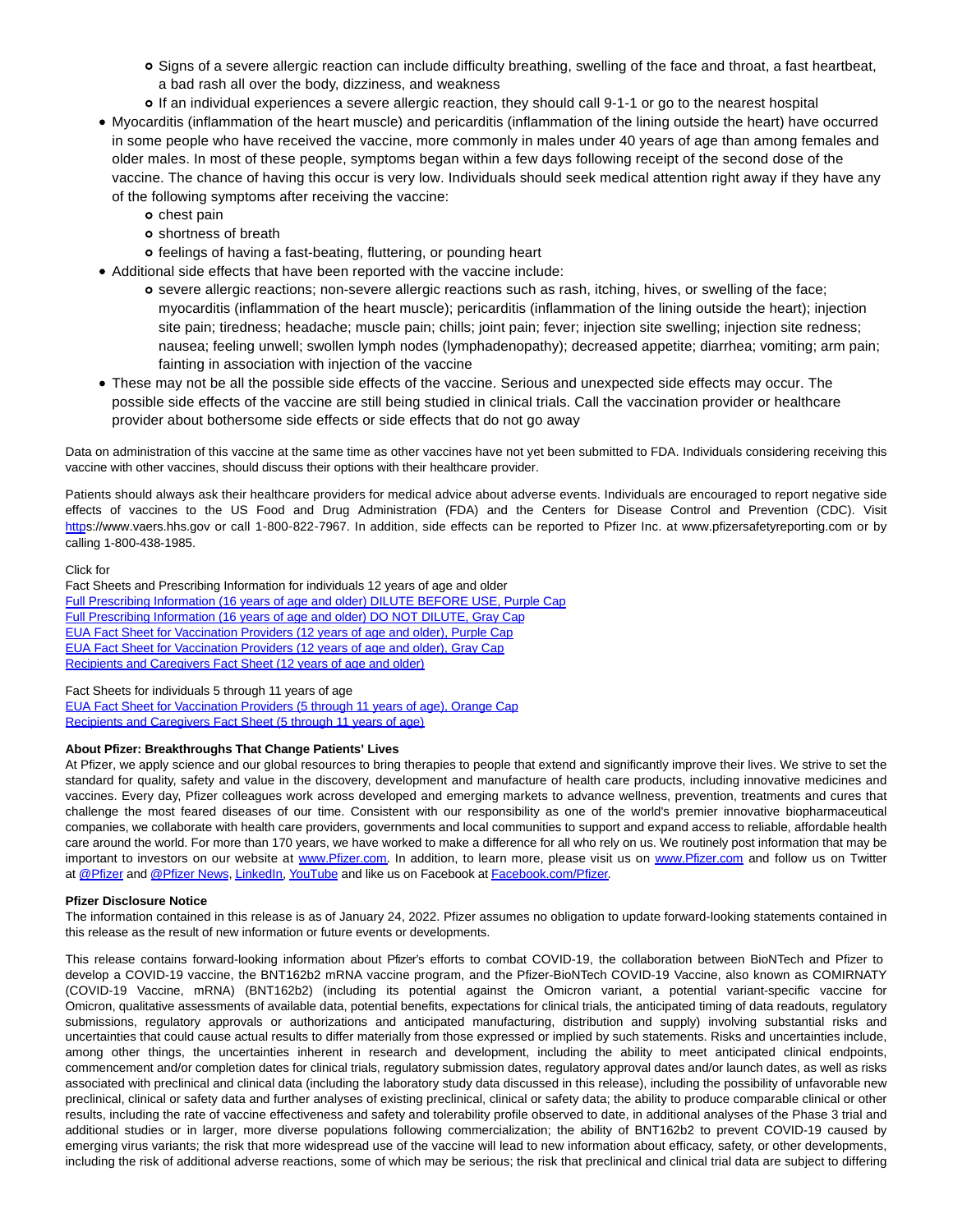interpretations and assessments, including during the peer review/publication process, in the scientific community generally, and by regulatory authorities; whether and when additional data from the BNT162 mRNA vaccine program will be published in scientific journal publications and, if so, when and with what modifications and interpretations; whether regulatory authorities will be satisfied with the design of and results from these and any future preclinical and clinical studies; whether and when submissions to request emergency use or conditional marketing authorizations for a potential booster dose, pediatric populations and/or other biologics license and/or emergency use authorization applications or amendments to any such applications may be filed in particular jurisdictions for BNT162b2 or any other potential vaccines that may arise from the BNT162 program, including a potential variant-specific vaccine, and if obtained, whether or when such emergency use authorizations or licenses will expire or terminate; whether and when any applications that may be pending or filed for BNT162b2 (including any requested amendments to the emergency use or conditional marketing authorizations) or other vaccines that may result from the BNT162 program may be approved by particular regulatory authorities, which will depend on myriad factors, including making a determination as to whether the vaccine's benefits outweigh its known risks and determination of the vaccine's efficacy and, if approved, whether it will be commercially successful; decisions by regulatory authorities impacting labeling or marketing, manufacturing processes, safety and/or other matters that could affect the availability or commercial potential of a vaccine, including development of products or therapies by other companies; disruptions in the relationships between us and our collaboration partners, clinical trial sites or third-party suppliers; the risk that demand for any products may be reduced or no longer exist; risks related to the availability of raw materials to manufacture a vaccine; challenges related to our vaccine's formulation, schedule and attendant storage, distribution and administration requirements, including risks related to storage and handling after delivery by Pfizer; the risk that we may not be able to successfully develop other vaccine formulations, booster doses or new variant-specific vaccines; the risk that we may not be able to create or scale up manufacturing capacity on a timely basis or maintain access to logistics or supply channels commensurate with global demand for our vaccine, which would negatively impact our ability to supply the estimated numbers of doses of our vaccine within the projected time periods as previously indicated; whether and when additional supply agreements will be reached; uncertainties regarding the ability to obtain recommendations from vaccine advisory or technical committees and other public health authorities and uncertainties regarding the commercial impact of any such recommendations; challenges related to public vaccine confidence or awareness; uncertainties regarding the impact of COVID-19 on Pfizer's business, operations and financial results; and competitive developments.

A further description of risks and uncertainties can be found in Pfizer's Annual Report on Form 10-K for the fiscal year ended December 31, 2020 and in its subsequent reports on Form 10-Q, including in the sections thereof captioned "Risk Factors" and "Forward-Looking Information and Factors That May Affect Future Results", as well as in its subsequent reports on Form 8-K, all of which are filed with the U.S. Securities and Exchange Commission and available at [www.sec.gov a](https://www.globenewswire.com/Tracker?data=Rn4wE6mxikZLh5wN5wh5l5p3685mpGywjxUzHR1ZLGaRfK8f-4VtAd4w_mJlVjg3ICmb6qOdckXHjsUbXMDc0Dj_SVg9P2LPHDV7AzUr5YYlFOYj0wnPOoXXZnzFMfbyiPCrkBkdd-UTZABMvgCthd2IHz8zeMpWRJsnfyrCba6Tk_MnHFR1JTjiL7kXUS9j4Yx9FLAbEv4cBaeakqJHXWZqHSJf1VMJzipxEXpqCw-6teU21OsV93htcGgrV-jDVS9v9ulRuzko2F7g5n8UO5M-ojPs2ZEsNLVcwoyuNdPEANNd2dk6oIpsJzDYb_MH-5G9b_HnNWYwaOlIJqU3kUsVUa7d2Zu1DrKks160NvTIr0iGQLpMo_rmBO2yaRGaA1pGWZgtlEpZdZ5u2lepaS-ptKRq1WFl_FGjY53XBGPt3CjLydQC7I8LqQHdy6EjUmzZtTKEmmlxgznms0z59baikcH9ICRO43ZhZQs0QEo=)nd [www.pfizer.com.](https://www.globenewswire.com/Tracker?data=Rn4wE6mxikZLh5wN5wh5l1gzX7d6F9_t42yvbTiWV40L7CHAWyvuQ_07z9Bjvc79HRl16bk2DzHbUjWHUgjO8hwpkZ6PO42i9e8luZfzOoIVfVjWBZfeVXQCUI_uA9cNvxRIRXRa3Xo6f42Ke9VXnkMLv-BdvZ8OjZBstcpSKUtJDPqAgTGCPhpVnbsQyW8MkZ-q2bxxREJ2zlGFOJHTw7zkI8VQzD1sijrRUIRTuAANGlGU-kqIsg9ujVpKGz4zUu-tDjLFAvITB1OeeOvtZalEHzYvWcBEM8u92fkacA5SkqllGQ_zREAVomVhWFXjTdZmTxIvSI86YE5JjdLOoq01PepmdIkrYJm5lc8kh0ONlb_mBX07XA2VdnA13fa2Ah0zCImZDtJ7ZNgubFTnDvYEdpFc1OoUQEhO_4mdOnpjWzGdzBkd2jRFDlAX0SXJFrPPMq5U4h-c0QBlidJsmdiyBf3lWRVK7prDXRd_mXk=)

#### **About BioNTech**

Biopharmaceutical New Technologies is a next generation immunotherapy company pioneering novel therapies for cancer and other serious diseases. The Company exploits a wide array of computational discovery and therapeutic drug platforms for the rapid development of novel biopharmaceuticals. Its broad portfolio of oncology product candidates includes individualized and off-the-shelf mRNA-based therapies, innovative chimeric antigen receptor T cells, bi-specific checkpoint immuno-modulators, targeted cancer antibodies and small molecules. Based on its deep expertise in mRNA vaccine development and in-house manufacturing capabilities, BioNTech and its collaborators are developing multiple mRNA vaccine candidates for a range of infectious diseases alongside its diverse oncology pipeline. BioNTech has established a broad set of relationships with multiple global pharmaceutical collaborators, including Genmab, Sanofi, Bayer Animal Health, Genentech, a member of the Roche Group, Regeneron, Genevant, Fosun Pharma, and Pfizer. For more information, please visi[t www.BioNTech.de.](https://www.globenewswire.com/Tracker?data=Rn4wE6mxikZLh5wN5wh5lwdaFY58CQx3Fwdx-R4q0EwLC32hq11K-1ht0qLP1u7NGJTrCqBKxG5P0Pe2nYUNL58zQjKRAq_QJNlz8TGv2mxEaAf6UuC5Y9sZxLRawWpHfhUPcDRtALBLVinat7F6C-KkCZFv0Lt1i_NC3BOJePxc-ZGw-_cClxbDXoRdF0aq9Ag3gDD6aDzZdfck9Jnrm9IAUcPQcz-hUe4Em0kzSEIvgNfMUQbQyw8lFHYEF0nLJPnujm1xv3406HUXAtQ8Y1j4U3Od53R69sjRwUu9FWgMpcHO1OK9NXUUmjvniKW9xmgn30MmguBmAj1MQBWT0Q==)

#### **BioNTech Forward-looking Statements**

This press release contains "forward-looking statements" of BioNTech within the meaning of the Private Securities Litigation Reform Act of 1995. These forward-looking statements may include, but may not be limited to, statements concerning: BioNTech's efforts to combat COVID-19; the collaboration between BioNTech and Pfizer including the program to develop a COVID-19 vaccine and COMIRNATY (COVID-19 Vaccine, mRNA) (BNT162b2) (including the potential of a Omicron-based COVID-19 vaccine candidate, the potential timing for the development of a Omicron-based COVID-19 vaccine candidate, the testing of BNT162b2 against the Omicron variant, the effectiveness of a third booster dose of BNT162b2 to induce protection against Omicron-induced COVID-19 disease, and the timing for assessment of the effectiveness of a variant-specific COVID-19 vaccine, qualitative assessments of available data, potential benefits, expectations for clinical trials, the anticipated timing of regulatory submissions, regulatory approvals or authorizations and anticipated manufacturing, distribution and supply); our expectations regarding the potential characteristics of BNT162b2 or variant-specific COVID-19 vaccine candidates in our clinical trials and/or in commercial use based on data observations to date; the ability of BNT162b2 to prevent COVID-19 caused by the Omicron and other emerging virus variants; the expected time point for additional readouts on efficacy data of BNT162b2 in our clinical trials; the nature of the clinical data, which is subject to ongoing peer review, regulatory review and market interpretation; the risk of further widespread use of our vaccine will lead to new information about efficacy, safety, or other developments, including the risk of additional adverse reactions, some of which may be serious; decisions by regulatory authorities that may impact labeling or marketing, manufacturing processes, safety and/or other matters that could affect the availability or commercial potential of our vaccine, including development of products or therapies by other companies; the timing for submission of data for, or receipt of, any marketing authorization or Emergency Use Authorization; our contemplated shipping and storage plan, including our estimated product shelf life at various temperatures; disruptions in the relationships between us and our collaboration partners, clinical trial sites or other third-parties; risks related to the availability of raw materials to manufacture a vaccine; challenges related to our vaccine's formulation, two-dose and booster schedule and attendant storage, distribution and administration requirements, including risks related to storage and handling after delivery by BioNTech and third-party providers; and the ability of BioNTech to supply the quantities of BNT162 or variant-specific COVID-19 vaccine candidates to support clinical development and market demand, including our production estimates for 2021. Any forward-looking statements in this press release are based on BioNTech current expectations and beliefs of future events, and are subject to a number of risks and uncertainties that could cause actual results to differ materially and adversely from those set forth in or implied by such forward-looking statements.

For a discussion of these and other risks and uncertainties, see the section entitled "Risk Factors" in BioNTech's Annual Report on Form 20-F for the Year Ended December 31, 2020, filed with the SEC on March 30, 2021, which is available on the SEC's website at [www.sec.gov.](https://www.globenewswire.com/Tracker?data=Rn4wE6mxikZLh5wN5wh5l5vquHPgltiUhvNglWFWDtpTwwtVPTQ2GfX_CDRewt8e1K-lL0k2RCmBFcKhDfAalKqMwWetipPNK4aCPgxJxyEt_12IHvaRu-WURMwtNv3QAd6-niY96cS2TLoqNH4h8vaa35XtYOKPlgfy3AJFvGKmHMc4FUMips6O_NjFuMgZvooVJQ_lJL0bFMLEx2OYiyWV4SGSk5a7hGE_cmiUQyvcyYUV0sz6ECb_Su3OIoD_bJaoB8qKF-TXgabHvt1vSMgWfXPHwZFcPRciYFtfb-qP6AUvXNdvGuKZ95OdmWhq) All information in this press release is as of the date of the release, and BioNTech undertakes no duty to update this information unless required by law.

**Pfizer:** Media Relations +1 (212) 733-7410 [PfizerMediaRelations@pfizer.com](https://www.globenewswire.com/Tracker?data=Net7iL_iPPSbPydtsCh6gQunoGjmxtTZH3TIUG4sJWgi4msS2ro_pmQrzO5lPnbkEMuN0-bSJocfxofK_g_xpXrJQ01DzAZSx0AyvYWOTxgmEXX84LqDZA3jlxP1TNVp)

Investor Relations